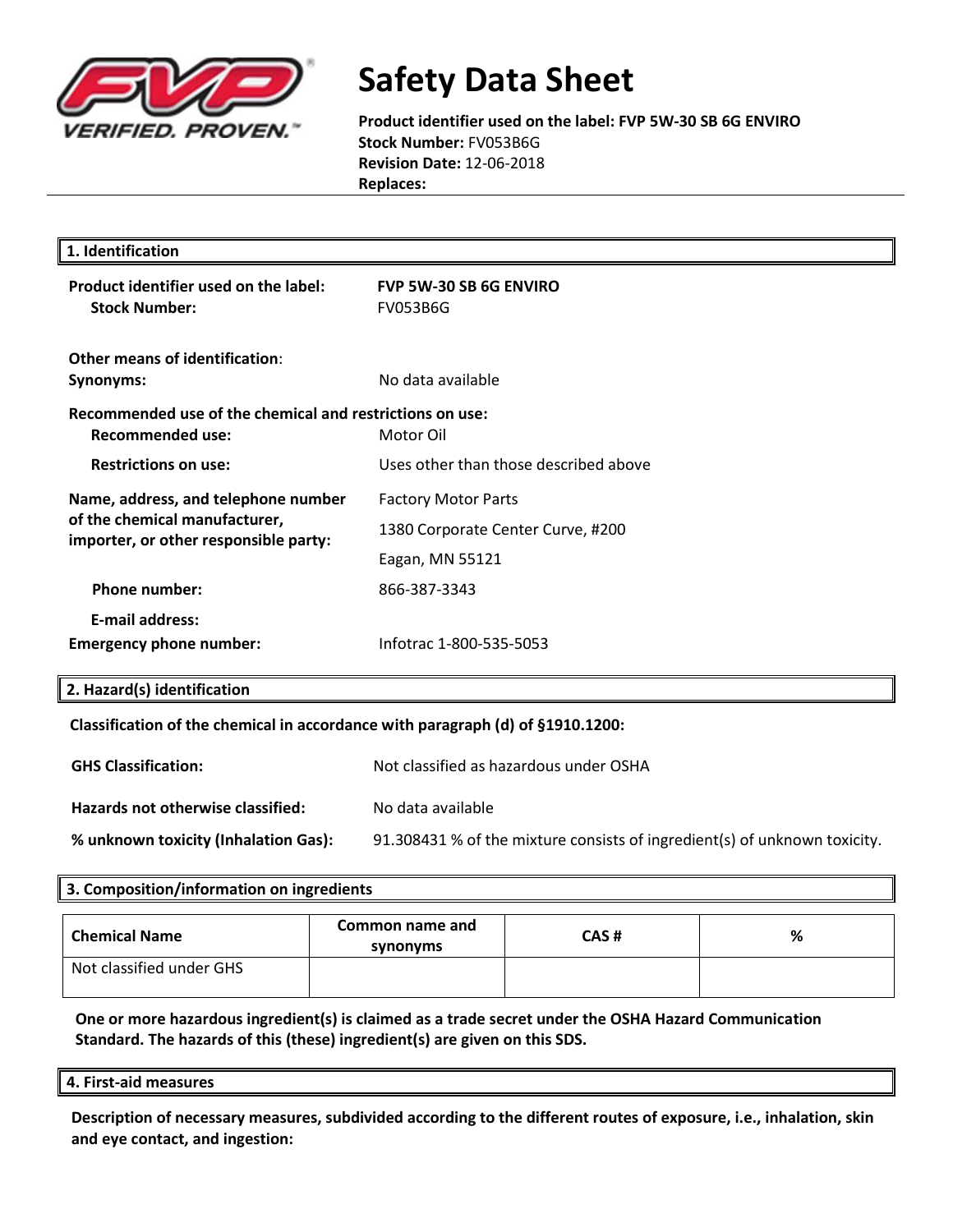**Product identifier used on the label: FVP 5W-30 SB 6G ENVIRO Stock Number:** FV053B6G **Revision Date:** 12-06-2018 **Replaces:** 

| Inhalation:                                                                                 | Remove to fresh air. If breathing is difficult, have a trained individual<br>administer oxygen.                                                                                                                                             |
|---------------------------------------------------------------------------------------------|---------------------------------------------------------------------------------------------------------------------------------------------------------------------------------------------------------------------------------------------|
| <b>Eye Contact:</b>                                                                         | Use eye wash to remove a chemical from the eye. Flush the affected eye<br>for at least fifteen minutes. Tilt the head to prevent chemical from<br>transferring to the uncontaminated eye. Seek medical attention if<br>irritation persists. |
| <b>Skin Contact:</b>                                                                        | Wash with soap and water. Get medical attention if irritation develops or<br>persists. Seek medical advice if symptoms persist.                                                                                                             |
| Ingestion:                                                                                  | No hazard in normal industrial use. Do not induce vomiting. Seek medical<br>attention if symptoms develop. Provide medical care provider with this<br>SDS.                                                                                  |
| Most important symptoms/effects,<br>acute and delayed:                                      | None known.                                                                                                                                                                                                                                 |
| Indication of immediate medical<br>attention and special treatment<br>needed, if necessary: | No additional first aid information available.                                                                                                                                                                                              |

### **5. Fire-fighting measures**

### **Suitable (and unsuitable) extinguishing media:**

| Suitable extinguishing media:                                      | Use alcohol resistant foam, carbon dioxide, or dry chemical when fighting<br>fires. Water or foam may cause frothing if liquid is burning but it still may<br>be a useful extinguishing agent if carefully applied to the surface of the<br>fire. Do not direct a stream of water into the hot burning liquid. |
|--------------------------------------------------------------------|----------------------------------------------------------------------------------------------------------------------------------------------------------------------------------------------------------------------------------------------------------------------------------------------------------------|
| Unsuitable extinguishing media:                                    | No data available                                                                                                                                                                                                                                                                                              |
| Specific hazards arising from the<br>chemical:                     | No data available                                                                                                                                                                                                                                                                                              |
| <b>Hazardous combustion products:</b>                              | Carbon monoxide, Sulfur containing gases, Nitrogen containing gases,<br>Aldehydes, oxides of phosphorus, Hydrogen sulfide, Smoke                                                                                                                                                                               |
| Special protective equipment and<br>precautions for fire-fighters: | Do not enter fire area without proper protection including self-contained<br>breathing apparatus and full protective equipment. Use methods for the<br>surrounding fire.                                                                                                                                       |

| 6. Accidental release measures   |                                                                          |
|----------------------------------|--------------------------------------------------------------------------|
|                                  |                                                                          |
| Personal precautions, protective | No health affects expected from the clean up of this material if contact |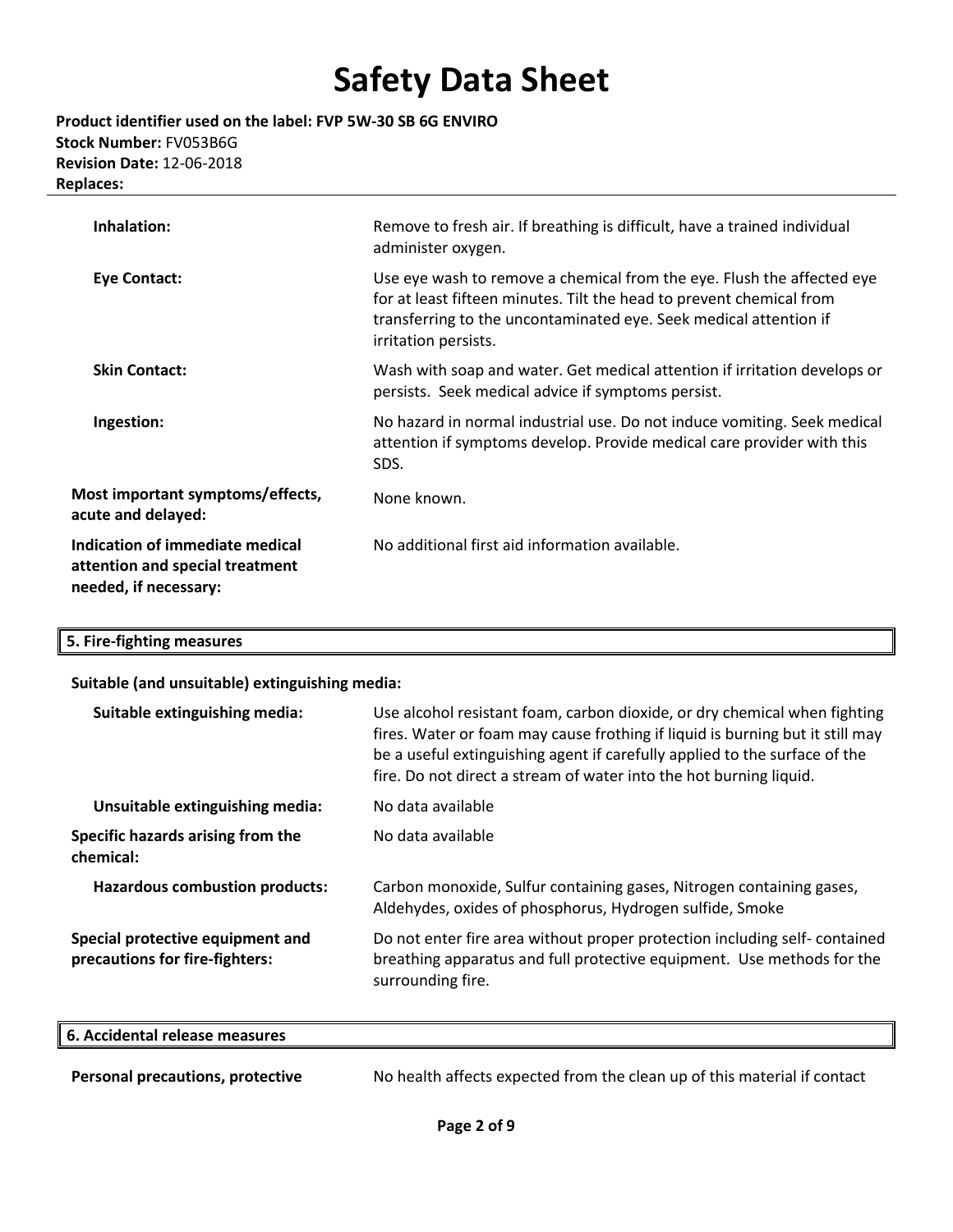**Product identifier used on the label: FVP 5W-30 SB 6G ENVIRO Stock Number:** FV053B6G **Revision Date:** 12-06-2018 **Replaces:** 

| equipment and emergency procedures:                              | can be avoided. Follow personal protective equipment recommendations<br>found in Section 8 of this SDS.                                                                                                                                                                                                                                                                                                                            |
|------------------------------------------------------------------|------------------------------------------------------------------------------------------------------------------------------------------------------------------------------------------------------------------------------------------------------------------------------------------------------------------------------------------------------------------------------------------------------------------------------------|
| <b>Methods and materials for containment</b><br>and cleaning up: | Prevent the spread of any spill to minimize harm to human health and<br>the environment if safe to do so. Wear complete and proper personal<br>protective equipment following the recommendation of Section 8 at a<br>minimum. Dike with suitable absorbent material like granulated clay.<br>Dispose of according to Federal, State, Local, or Provincial regulations.<br>Used fluid should be disposed of at a recycling center. |

| 7. Handling and storage                                                                      |                                                                                                                                   |
|----------------------------------------------------------------------------------------------|-----------------------------------------------------------------------------------------------------------------------------------|
| <b>Precautions for safe handling:</b>                                                        | Mildly irritating material. Avoid unnecessary exposure. Follow all<br>protective equipment recommendations provided in Section 8. |
| Conditions for safe storage, including<br>any incompatibilities:<br>Safe storage conditions: | Store in a cool dry place. Isolate from incompatible materials.                                                                   |
| <b>Materials to Avoid/Chemical</b><br>Incompatibility:                                       | Strong oxidizing agents                                                                                                           |

### **8. Exposure controls/personal protection**

**OSHA permissible exposure limit (PEL), American Conference of Governmental Industrial Hygienists (ACGIH) Threshold Limit Value (TLV), and any other exposure limit used or recommended by the chemical manufacturer, importer, or employer preparing the safety data sheet, where available:**

| <b>Chemical component</b>                                                                                          | <b>OSHA PEL</b> | <b>ACGIH TLV</b>                                                                                                                                                                                                                                                                | <b>ACGIH STEL</b> | <b>IDLH</b> |
|--------------------------------------------------------------------------------------------------------------------|-----------------|---------------------------------------------------------------------------------------------------------------------------------------------------------------------------------------------------------------------------------------------------------------------------------|-------------------|-------------|
| No data available                                                                                                  |                 |                                                                                                                                                                                                                                                                                 |                   |             |
| <b>Appropriate engineering controls:</b><br>Individual protection measures, such as personal protective equipment: |                 | Use local exhaust ventilation or other engineering controls to minimize<br>exposures and maintain operator comfort.                                                                                                                                                             |                   |             |
| <b>Respiratory Protection:</b>                                                                                     |                 | Respiratory protection may be required to avoid overexposure when<br>handling this product. General or local exhaust ventilation is the<br>preferred means of protection. Use a respirator if general room<br>ventilation is not available or sufficient to eliminate symptoms. |                   |             |
| <b>Respirator Type(s):</b>                                                                                         |                 | None required where adequate ventilation is provided. If airborne<br>concentrations are above the applicable exposure limits, use<br>NIOSH/MSHA approved respiratory protection.                                                                                                |                   |             |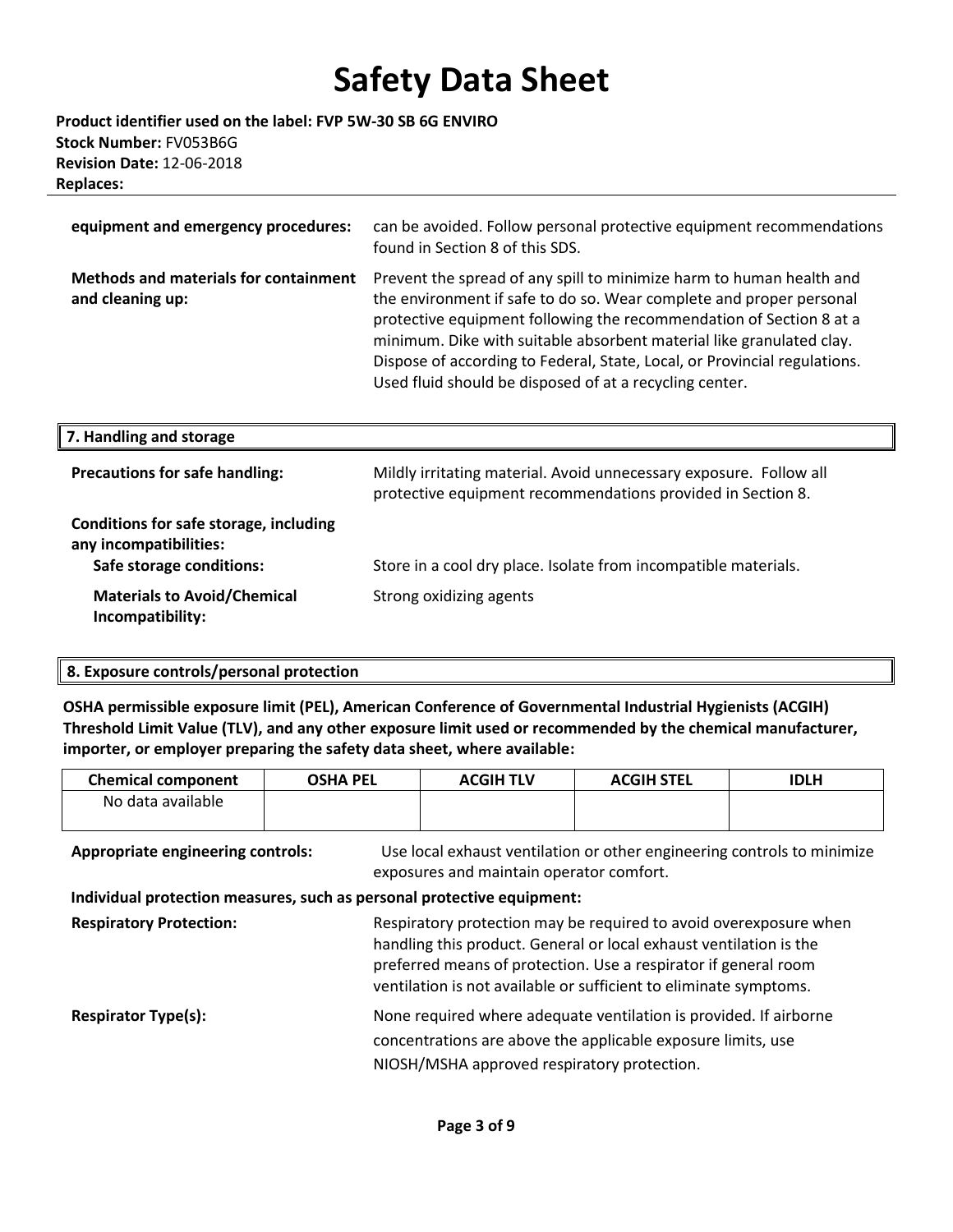**Product identifier used on the label: FVP 5W-30 SB 6G ENVIRO Stock Number:** FV053B6G **Revision Date:** 12-06-2018 **Replaces:** 

| Eye protection:                    | No special requirements under normal industrial use.                                                                                                                                                               |
|------------------------------------|--------------------------------------------------------------------------------------------------------------------------------------------------------------------------------------------------------------------|
| Skin protection:                   | Where use can result in skin contact, practice good personal hygiene and<br>wear impervious gloves. Wash hands and other exposed areas with mild<br>soap and water before eating, drinking, and when leaving work. |
| Gloves:                            | Neoprene, Nitrile                                                                                                                                                                                                  |
| <b>General hygiene conditions:</b> | Follow all protective equipment recommendations provided in Section 8.                                                                                                                                             |

# **9. Physical and chemical properties**

| Appearance (physical state, color etc.):                   |                   |
|------------------------------------------------------------|-------------------|
| <b>Physical state:</b>                                     | Liquid            |
| Color:                                                     | <b>Brown</b>      |
| Odor:                                                      | Mild              |
| <b>Odor Threshold:</b>                                     | Not determined    |
| pH:                                                        | No data available |
| <b>Melting point/freezing point:</b>                       |                   |
| <b>Melting Point:</b>                                      | No data available |
| <b>Freezing point:</b>                                     | No data available |
| Initial boiling point and boiling range<br>$(^{\circ}C)$ : | 150               |
| Flash Point (°C):                                          | 220               |
| <b>Evaporation Rate:</b>                                   | No data available |
| Flammability (solid, gas):                                 | No data available |
| Upper/lower flammability or explosive<br>limits:           |                   |
| <b>Upper flammability or explosive</b><br>limits:          | Not established   |
| Lower flammability or explosive<br>limits:                 | Not established   |
| Vapor pressure:                                            | No data available |
| Vapor density:                                             | No data available |
| <b>Relative density:</b>                                   | 0.86              |
| Solubility(ies):                                           | Negligible; 0-1%  |
| Partition coefficient: n-octanol/water:                    | No data available |
| <b>Auto-ignition temperature:</b>                          | No data available |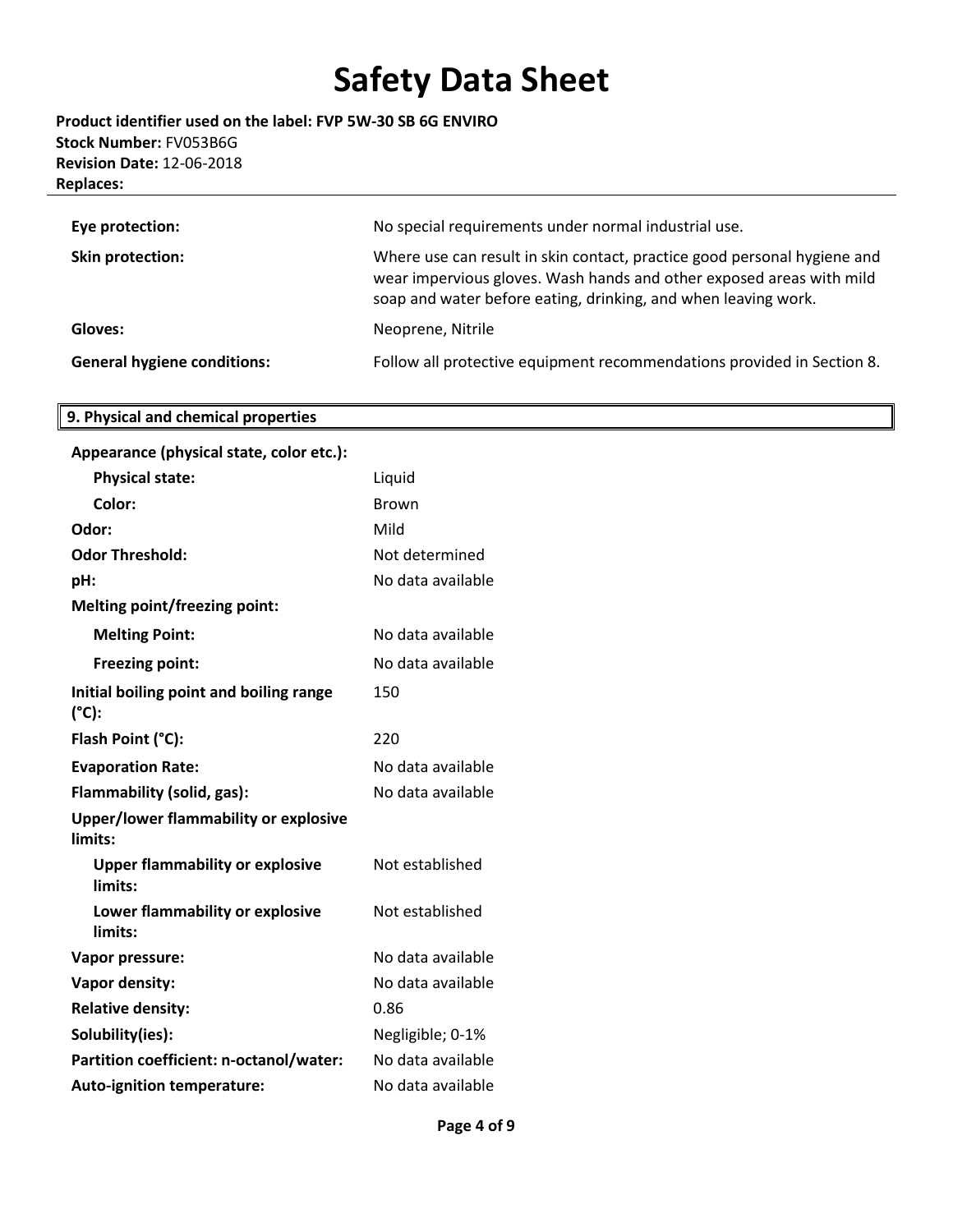**Product identifier used on the label: FVP 5W-30 SB 6G ENVIRO Stock Number:** FV053B6G **Revision Date:** 12-06-2018 **Replaces:** 

| <b>Decomposition Temperature:</b> | Not determined |
|-----------------------------------|----------------|
| Viscosity:                        | 70.25          |

### **10. Stability and reactivity**

| <b>Reactivity:</b>                                                    | There are no known reactivity hazards associated with this product.                                                                                                                                        |
|-----------------------------------------------------------------------|------------------------------------------------------------------------------------------------------------------------------------------------------------------------------------------------------------|
| <b>Chemical stability:</b>                                            | Stable under normal conditions.                                                                                                                                                                            |
| <b>Possibility of hazardous reactions:</b>                            | None expected under standard conditions of storage.                                                                                                                                                        |
| Conditions to avoid (e.g., static<br>discharge, shock, or vibration): | Temperatures above the high flash point of this combustible material in<br>combination with sparks, open flames, or other sources of ignition.<br>Moisture (will lead to product performance degradation). |
| Incompatible materials:                                               | Strong oxidizing agents                                                                                                                                                                                    |
| <b>Hazardous decomposition products:</b>                              | Carbon monoxide, Sulfur containing gases, Nitrogen containing gases,<br>Aldehydes, oxides of phosphorus, Hydrogen sulfide, Smoke                                                                           |

#### **11. Toxicological information**

**Description of the various toxicological (health) effects and the available data used to identify those effects: Information on the likely routes of exposure (inhalation, ingestion, skin and eye contact):**  No data available **Symptoms related to the physical, chemical and toxicological characteristics:** None known. **Delayed and immediate effects and also chronic effects from short- and long-term exposure: Ingestion:** Although this product has a low order of acute oral toxicity, aspiration of minute amounts into the lungs during ingestion or vomiting may cause mild to severe pulmonary injury and possibly death. **Skin Contact:** This material is likely to be slightly irritating to skin based on animal data.Can cause minor skin irritation, defatting, and dermatitis. **Absorption:** Likely to be practically non-toxic based on animal data. **Inhalation:** No hazard in normal industrial use. Likely to be practically non-toxic based on animal data. **Eye Contact:** This material is likely to be non-irritating to eyes based on animal data. **Sensitization:** No data available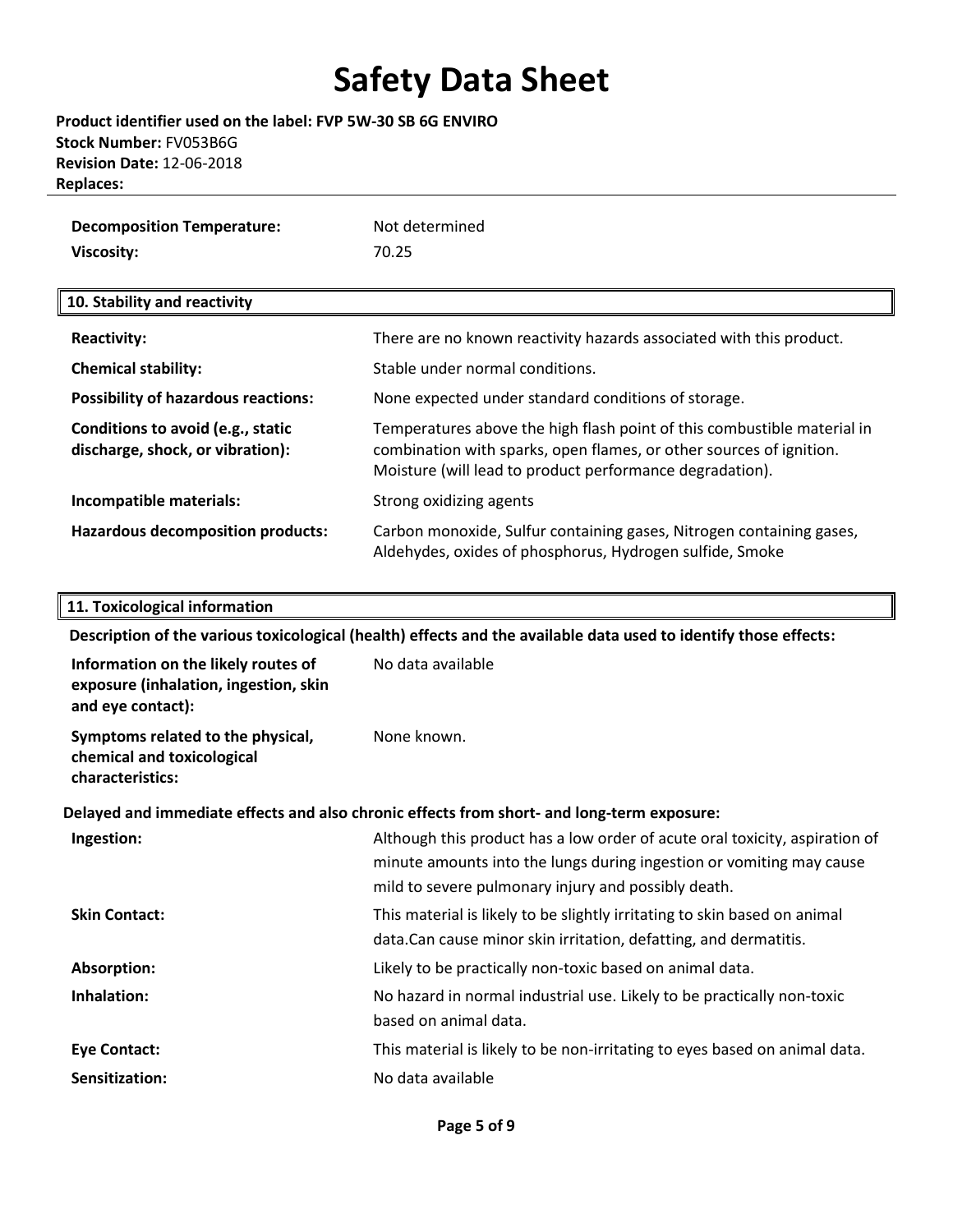### **Product identifier used on the label: FVP 5W-30 SB 6G ENVIRO Stock Number:** FV053B6G **Revision Date:** 12-06-2018 **Replaces:**

| <b>Mutagenicity:</b>           | No data available to indicate product or any components present at<br>greater than 0.1% is mutagenic or genotoxic.                                                             |
|--------------------------------|--------------------------------------------------------------------------------------------------------------------------------------------------------------------------------|
| Carcinogenicity:               | Not expected to cause cancer. This product meets the IP-346 criteria of<br><3% PAH's and is not considered a carcinogen by the International<br>Agency for Research on Cancer. |
| <b>STOT-single exposure:</b>   | Based on available data, the classification criteria are not met.                                                                                                              |
| <b>STOT-repeated exposure:</b> | Based on available data, the classification criteria are not met.                                                                                                              |
| <b>Aspiration hazard:</b>      | Based on available data, the classification criteria are not met.                                                                                                              |
| <b>Other information:</b>      | No data available                                                                                                                                                              |

### **Numerical measures of toxicity (such as acute toxicity estimates):**

| <b>Chemical Name</b> | LD50 Oral | <b>LD50 Dermal</b> | <b>LC50 Inhalation</b> |
|----------------------|-----------|--------------------|------------------------|
| No data available    |           |                    |                        |

### **Is the hazardous chemical is listed in the National Toxicology Program (NTP) Report on Carcinogens (latest edition) or has been found to be a potential carcinogen in the International Agency for Research on Cancer (IARC) Monographs (latest edition), or by OSHA:**

| <b>Chemical Name</b>       | <b>OSHA Carcinogen</b> | <b>IARC Carcinogen</b> | <b>NTP Carcinogen</b> |
|----------------------------|------------------------|------------------------|-----------------------|
| There are no components    |                        |                        |                       |
| that are known or reported |                        |                        |                       |
| to cause cancer.           |                        |                        |                       |

### **12. Ecological information**

#### **Ecotoxicity (aquatic and terrestrial, where available):** No data available

## **Ecological Toxicity Data:**

| <b>Chemical Name</b> | CAS # | <b>Aquatic EC50</b><br>Crustacea | <b>Aquatic ERC50</b><br>Algae | <b>Aquatic LC50 Fish</b> |
|----------------------|-------|----------------------------------|-------------------------------|--------------------------|
| No data available    |       |                                  |                               |                          |

Persistence and degradability: Biodegrades slowly.

**Bioaccumulative potential:** Bioconcentration may occur.

**Mobility in soil:** This material is expected to have essentially no mobility in soil. It absorbs strongly to most soil types.

**Other adverse effects (such as <br>
None known.**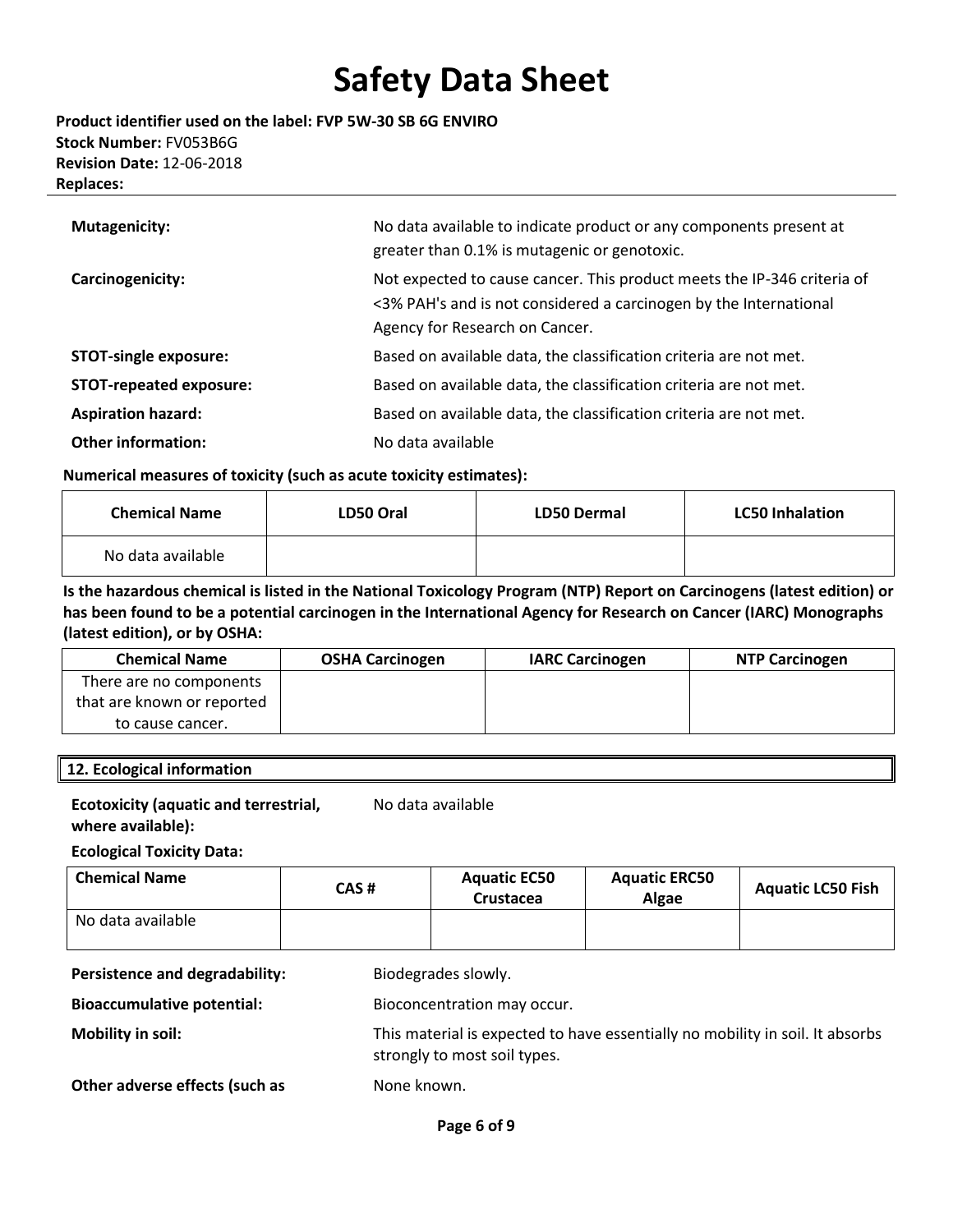**Product identifier used on the label: FVP 5W-30 SB 6G ENVIRO Stock Number:** FV053B6G **Revision Date:** 12-06-2018 **Replaces:** 

**hazardous to the ozone layer):**

| 13. Disposal considerations                                                                                                                                     |                                                                                         |
|-----------------------------------------------------------------------------------------------------------------------------------------------------------------|-----------------------------------------------------------------------------------------|
| Description of waste residues and<br>information on their safe handling and<br>methods of disposal, including the<br>disposal of any contaminated<br>packaging: | Spent or discarded material is non-hazardous according to environmental<br>regulations. |
| <b>Contaminated packaging:</b>                                                                                                                                  | Recycle containers whenever possible.                                                   |
| 14. Transport information                                                                                                                                       |                                                                                         |
| Carriage of dangerous goods by road (DOT), rail or inland waterways:                                                                                            |                                                                                         |
| <b>DOT Basic Description:</b>                                                                                                                                   | No data available                                                                       |
|                                                                                                                                                                 |                                                                                         |
| International carriage of dangerous goods by sea (IMDG/IMO):                                                                                                    |                                                                                         |
| <b>UN</b> number:                                                                                                                                               | Not regulated by IMDG                                                                   |
| <b>UN Proper shipping name:</b>                                                                                                                                 | Not applicable                                                                          |
| Transport hazard class(es):                                                                                                                                     | Not applicable                                                                          |
| Packing group, if applicable:                                                                                                                                   | Not applicable                                                                          |
| International carriage of dangerous goods by air (IATA):                                                                                                        |                                                                                         |
| <b>UN</b> number:                                                                                                                                               | Not regulated by IATA                                                                   |
| <b>UN Proper shipping name:</b>                                                                                                                                 | Not applicable                                                                          |
| Transport hazard class(es):                                                                                                                                     | Not applicable                                                                          |
| Packing group, if applicable:                                                                                                                                   | Not applicable                                                                          |
|                                                                                                                                                                 |                                                                                         |
| Environmental hazards (e.g., Marine<br>pollutant (Yes/No)):                                                                                                     | None.                                                                                   |
| <b>Transport in bulk (according to Annex II</b><br>of MARPOL 73/78 and the IBC Code):                                                                           | No data available                                                                       |
| Special precautions which a user needs<br>to be aware of or needs to comply with<br>in connection with transport or<br>conveyance either within or outside      | No data available                                                                       |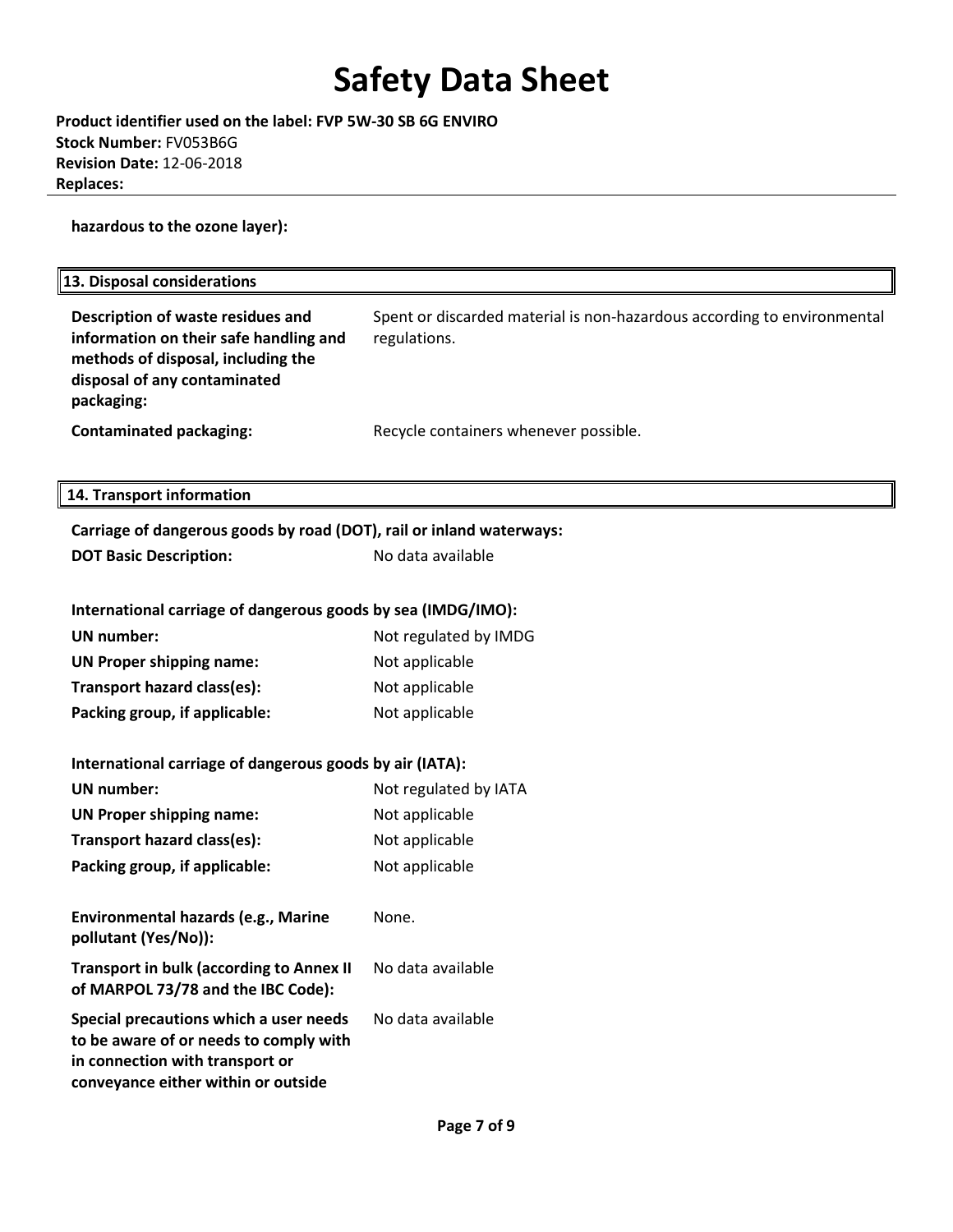**Product identifier used on the label: FVP 5W-30 SB 6G ENVIRO Stock Number:** FV053B6G **Revision Date:** 12-06-2018 **Replaces:** 

**their premises:** 

### **15. Regulatory information**

### **Safety, health and environmental regulations specific for the product in question:**

**TSCA Status:** All components of this material are on the US TSCA Inventory or are exempt.

#### **Regulated Components:**

| <b>Chemical Name</b> | CAS # | CERCLA | <b>Sara EHS</b> | <b>Sara 313</b> | U.S. HAP |
|----------------------|-------|--------|-----------------|-----------------|----------|
| No data available    |       |        |                 |                 |          |

| <b>Chemical Name</b> | CAS# | <b>California Prop</b><br>65 - Cancer | <b>California Prop</b><br>65 - Dev. Toxicity | <b>California Prop</b><br>65 - Reprod fem | <b>California Prop</b><br>65 - Reprod male |
|----------------------|------|---------------------------------------|----------------------------------------------|-------------------------------------------|--------------------------------------------|
| No data available    |      |                                       |                                              |                                           |                                            |

| <b>Chemical Name</b> | CAS# | <b>Massachusetts</b><br><b>RTK List</b> | <b>New Jersey</b><br><b>RTK List</b> | Pennsylvania<br><b>RTK List</b> | <b>Rhode</b><br><b>Island RTK</b><br>List | Minnesota<br><b>Hazardous</b><br><b>Substance</b><br>List |
|----------------------|------|-----------------------------------------|--------------------------------------|---------------------------------|-------------------------------------------|-----------------------------------------------------------|
| No data available    |      |                                         |                                      |                                 |                                           |                                                           |

| 16. Other information, including date of preparation or last revision. |                                                                                                                                                                                                                           |  |
|------------------------------------------------------------------------|---------------------------------------------------------------------------------------------------------------------------------------------------------------------------------------------------------------------------|--|
| <b>SDS Prepared by:</b>                                                | <b>TPRUETT</b>                                                                                                                                                                                                            |  |
| <b>Revision Date:</b>                                                  | 12-06-2018                                                                                                                                                                                                                |  |
| <b>Revision Number:</b>                                                | 13                                                                                                                                                                                                                        |  |
| <b>Reason for revision:</b>                                            | <b>NEW VERSION</b>                                                                                                                                                                                                        |  |
| <b>References:</b>                                                     | No data available                                                                                                                                                                                                         |  |
| Other Info:                                                            | No data available                                                                                                                                                                                                         |  |
| Disclaimer:                                                            | This safety data sheet and the information it contains is offered to you in<br>good faith as accurate. We have reviewed any information contained in<br>the data sheet which we have received from outside sources and we |  |